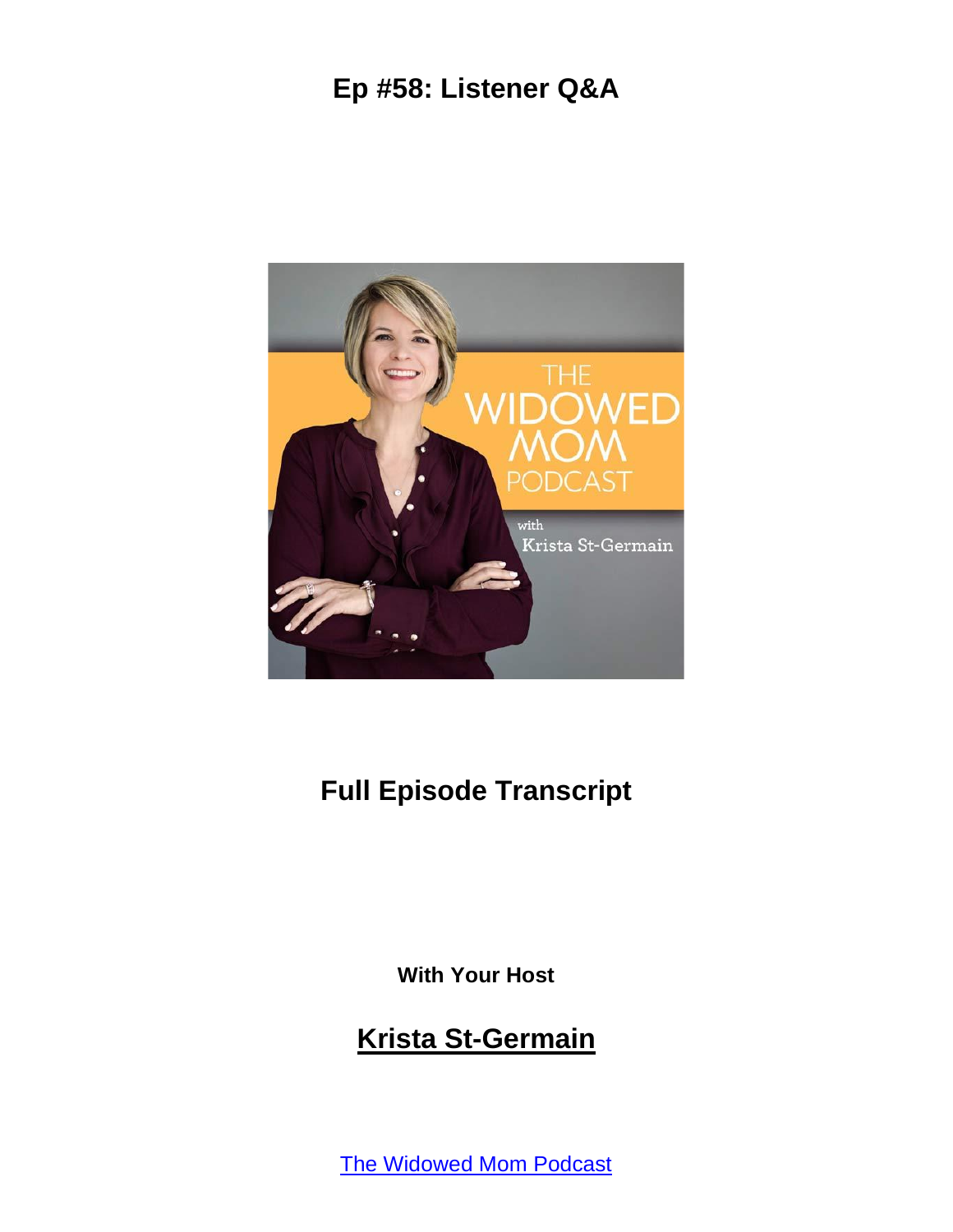Welcome to *The Widowed Mom Podcast*, episode 58, Listener Q&A.

Welcome the *The Widowed Mom Podcast*, the only podcast that offers a proven process to help you work through your grief, to grow, evolve, and create a future you can truly look forward to. Here's your host, Master Certified Life Coach, grief expert, widow, and mom, Krista St-Germain.

Hey there. Welcome to another episode of the podcast. If this is the first episode you've ever listened to, welcome, welcome. I think this one might be useful. So, we're going to look at some more questions from listeners like you.

And before we do though, I'm going to read a couple of listener reviews because I like doing listener shoutouts. The first one is from Melissa Joy Sogavo. That's probably a familiar name to you because Melissa was on the podcast a little while ago.

So, Melissa wrote, "Krista, thank you for walking with me through crucial points in my grief, giving me tools to move through the grief in a way that slowly allowed me to strengthen my wings again and fly in a way I never knew I was capable of. Thank you for your podcasts. They always hit the mark and identify with my experience as a widowed mom in ways that no one else has. Your coaching is vital to the widowed mom community. Love you, Melissa Sogavo."

I love you, Melissa Sogavo. I can't wait to see what you do with your art therapy and how you help other widows. I know that you're already doing that and you're just such a joy. You're such a gift to the planet, honestly. So, thank you for the review. I appreciate it. But more than that, thank you for just being an amazing human, because you are.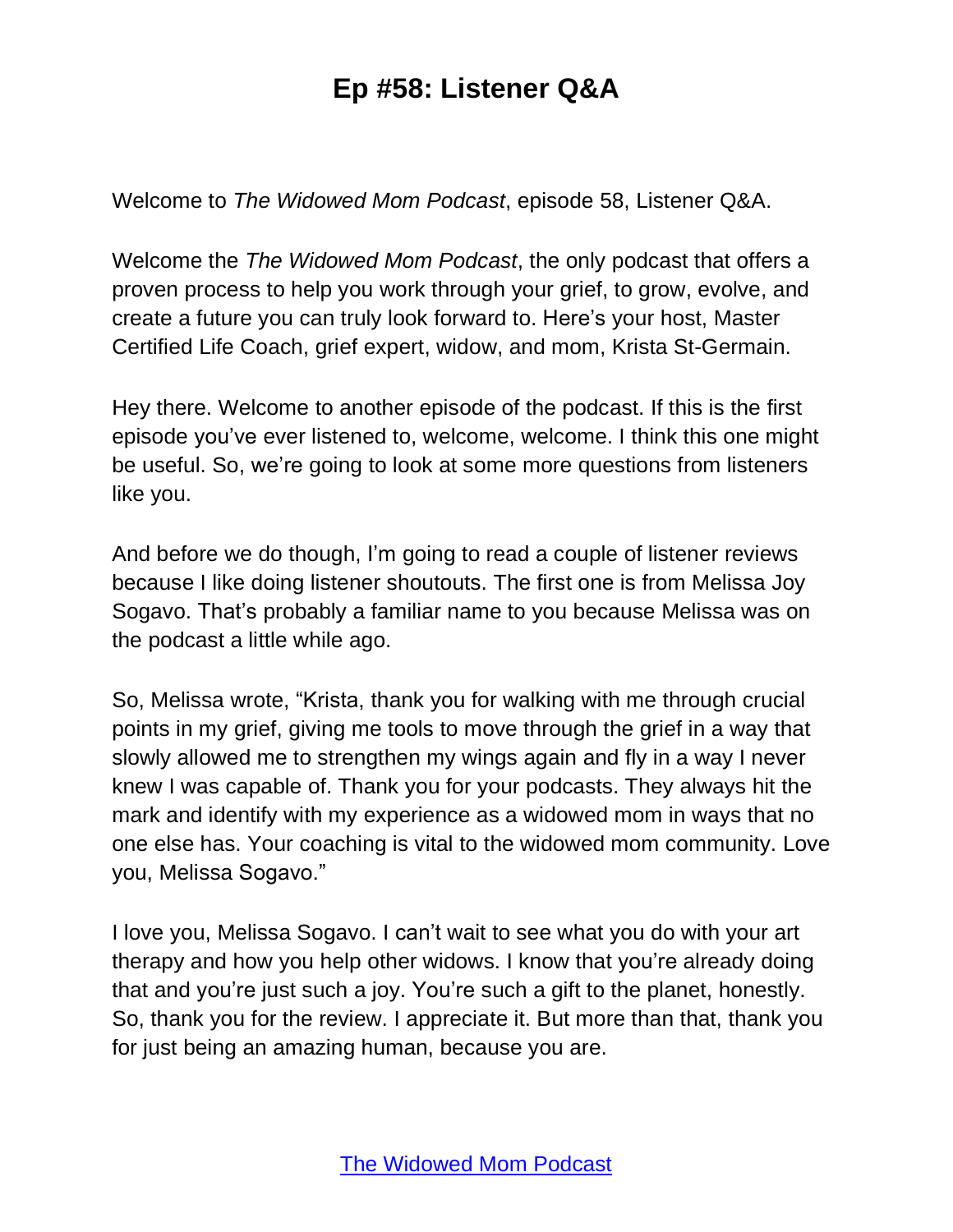And the next review is from Tracy Christmas. And Tracy wrote, "I've listened to three podcasts and all were excellent. I feel like Krista is speaking directly to me at times during her talk and I definitely feel much better, empowered maybe, to move forward on this unexpected journey of raising my two children without my husband and their dad. Thank you, Krista." You're so welcome, Tracy. And sometimes I know it feels like nobody sees you, but we see you, sister, so keep going, alright?

Okay, so this week, what I want to do on the podcast is just answer some more of your questions. Because I get emails regularly and I also get comments inside my *Widowed Mom Podcast* community Facebook group, questions that are posted there. And so, I just want to take this opportunity to review some of the questions that I've gotten that I think might resonate with a lot of you and give you my answers.

So, the first question that I received was from a listener who asked, "I'm remarried now, so how do I get my children to accept my new husband?" And I know we all want to know this, right? Even if you're not remarried, maybe you're thinking about dating, or maybe you are dating.

Maybe you're not even close to that, but you're just worried that someday you will be in another relationship and you're worried that your children won't accept that new person. Or maybe you, like this listener, are actually remarried and your children aren't accepting the new person in your life.

So, here's the answer. You might not like it. I'm sorry, but I'm going to be honest. The answer to, "How do I get my children to accept my new husband," is that you don't. You don't, right? Because they have their own thoughts. They have their own opinions. They're their own humans.

And I don't know about you, but it's hard enough to get my kids to take out the trash, let alone to get them to agree with me on something. And so,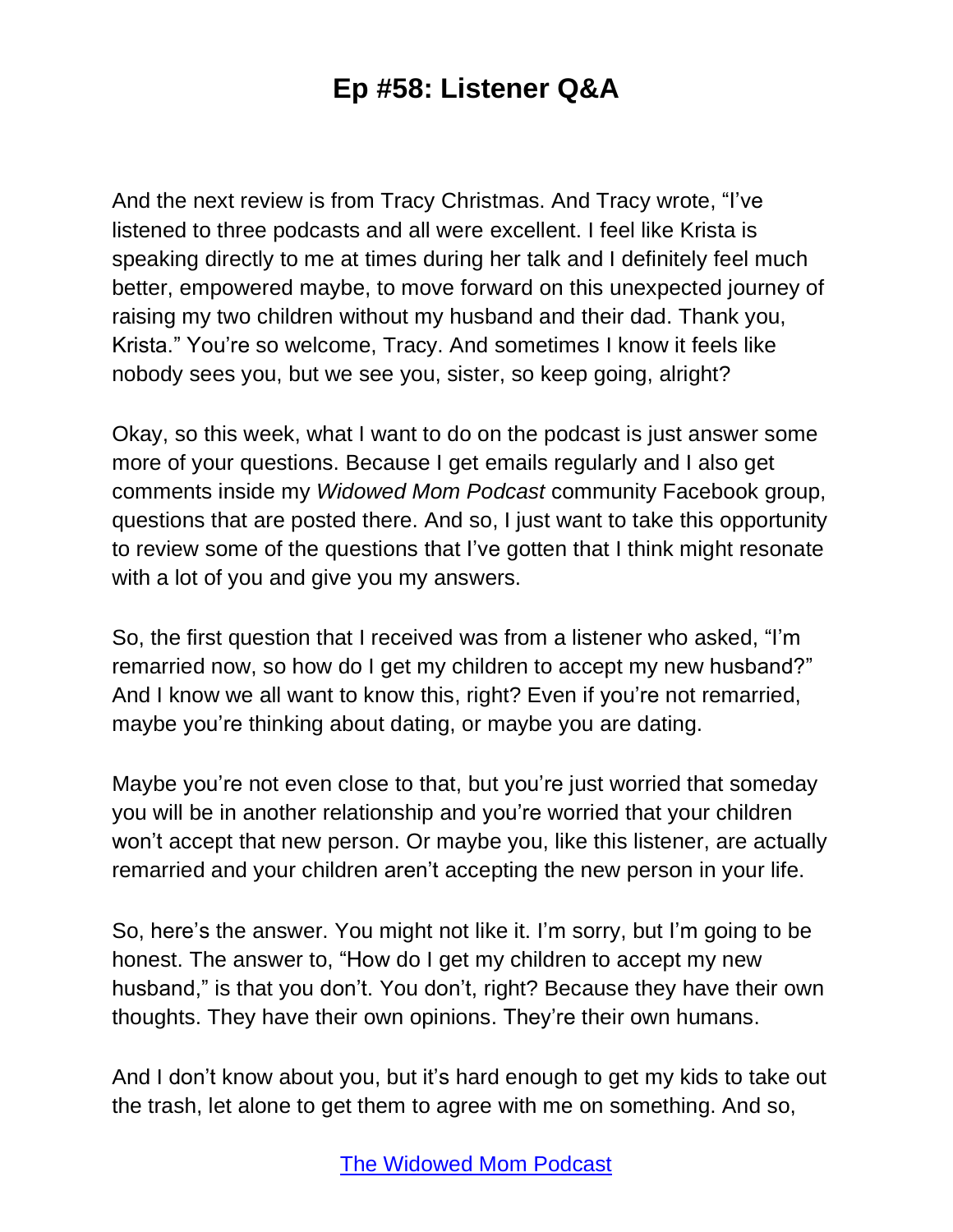unfortunately – or fortunately, depending on how you look at it – because they're their own humans and because they have their own agendas and their own thoughts about the world and your relationship, they may never accept your new husband.

And I know that seems like terrible news. But I want to offer that it's maybe not as terrible as you thin because right now, if you're asking me this question – and chances are pretty high that you're probably trying to be maybe a little bit of a chameleon, maybe you're spending a lot of time and energy worrying about whether or not your children will accept this new person, and maybe that's influencing the way that you behave.

Maybe you aren't being your authentic normal self because you're trying to put your best foot forward or make sure that he's putting his best foot forward and trying to get the kids to accept him. And that doesn't feel really very good, when we're walking on eggshells or just really not sinking into who we are and being comfortable in a relationship.

It's complicated enough to be in a new relationship. But to try and be in one while worried about the opinions of your children adds and extra layer that I'm guessing isn't a whole lot of fun to you. So, the good news is that you can relax and you can just be you and you can let him be him and you can do the things that you want to do together and you can be together and you can still love your children fiercely and show up in a very loving way for them, even if they don't think how you want them to think about this new person.

Even if they don't feel how you want them to feel about this new person, you can still relax into that relationship and enjoy it for what it is. Because whether or not they choose to accept him, there's really nothing you can do about it. Of course, forcing him on them is definitely not going to be helpful. But I bet you're probably not doing that, right? They may just not be ready.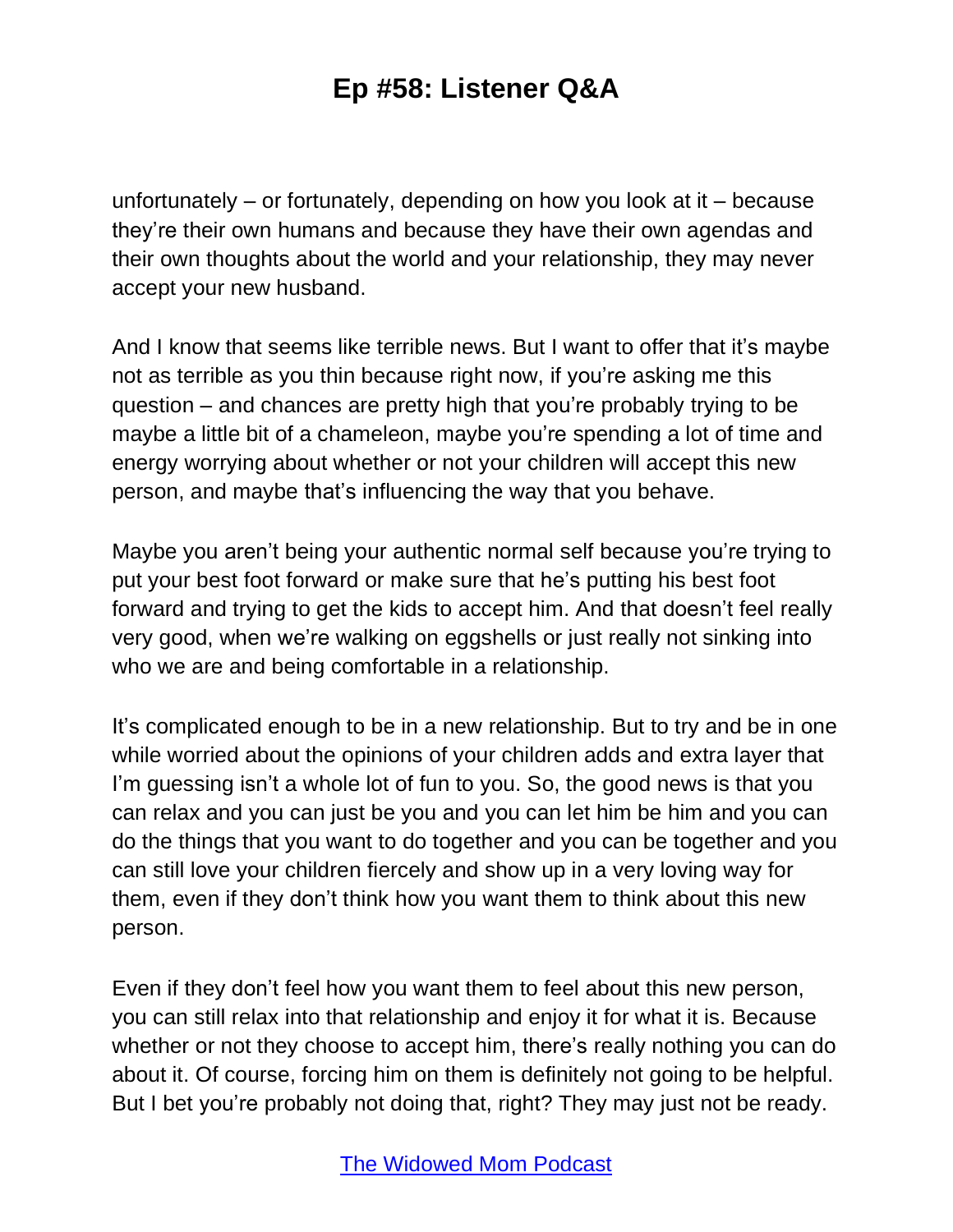I've talked to widows whose children – and they were decades… I'm trying to recall the last conversation I had about this with someone. But I recall it had been at least 10 years, and her grown children were still not supportive of her being in another relationship.

But there's really nothing she can do about that. And there's really nothing you, listener, can do about that other than just do you. I highly doubt you're trying to replace their father. I highly doubt you're shoving this new person into your children's lives and forcing them to call him dad or doing things that, you know, really put him in their face. I doubt you're doing that.

So, assuming that's true and you're just enjoying this relationship with your new husband and they don't agree, we just kind of have to let them not agree. So, I would, when you're having conversations with them about this new person, you know, engage with them without judgment.

Communicate to them in ways that show them that however they think and feel, it's okay. They don't have to accept him. It's alright. They can still think whatever it is they want to think and they can feel whatever it is they want to feel and you're still living your life and you're still going to have this relationship and you are still going to be with this person because you love them.

But they don't have to. And I think it's helpful to make that known. Sometimes, kids see the presence of a new father figure as a replacement for their dad. And you can have that conversation and tell them, this isn't a replacement for your dad. You don't have to see him as a dad. I want to be in a relationship.

As an adult woman, it's important to me to be in a relationship, and this is a person that I love and that I love spending time with him and I love what he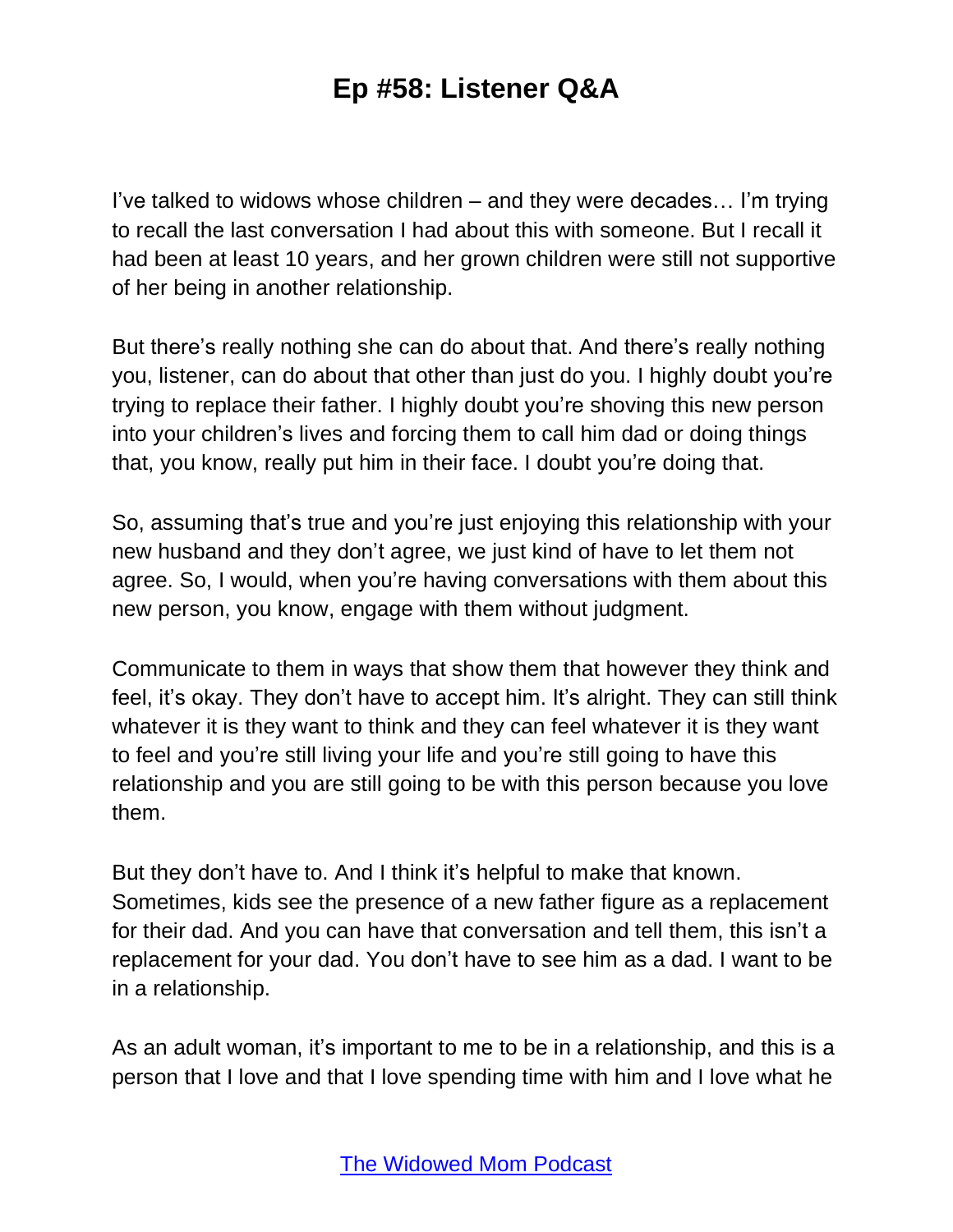brings to my life, and we love each other. And you don't have to participate in that love.

We still expect you to be respectful. If they live under the same roof, I'm sure you still have expectations of how we treat humans. But they don't have to call him dad. They don't have to think he's amazing. And you're not trying to replace anybody. You just want more love in your life.

So, that's what I would offer to you about that. Unfortunately, we just can't control other people, especially not our children. And they may never accept him. And you need to make peace with that being okay and know that your happiness and your contentment and your peace have nothing to do with what your children think about this new persona and everything to do with what you think about him and whether or not you're willing to let them be their own humans and have their own opinions.

Of course, they can still be respectful. So, you didn't give me any details here, but if there's disrespectful behavior, you are the parent. You still get to set our standards. You still get to have consequences for what happens based on whether or not we follow the rules of the household. But they don't have to like it and they don't have to accept him.

Okay, next question. A listener asked, "When am I going to stop reaching for my phone to call him and tell him about something; anything that's popped into my head that I think he'd like to know?"

So, listener, the answer to that question is, I have no idea when you're going to stop. But here's the deal. I think you think it's a problem that you're doing it. I don't think it's a problem. I wonder what you're making it mean that you pick up your phone.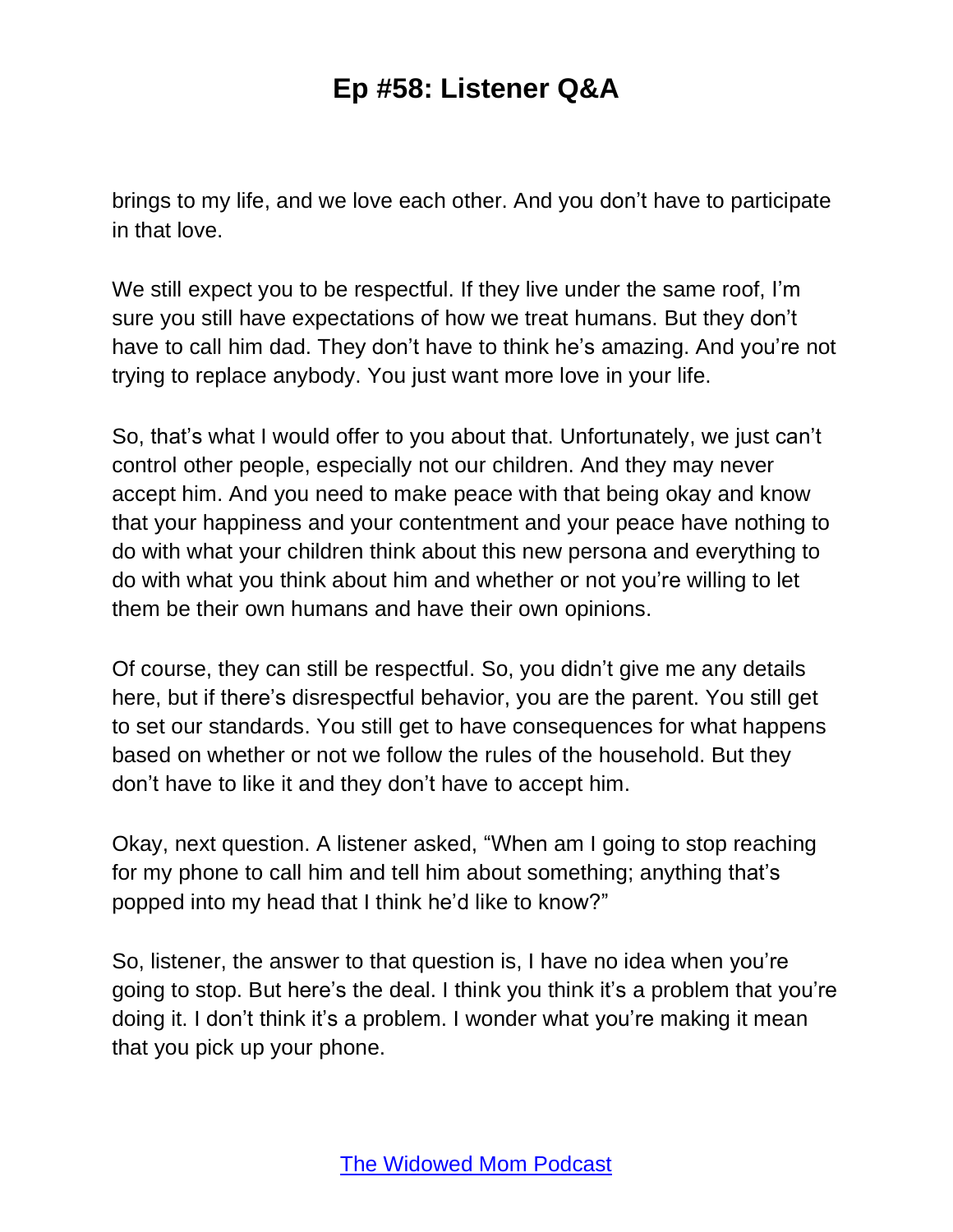Because in my mind, this is just your brain working as designed. So, our brain wants to be efficient. It's very efficient. This is a good thing, It's good for our survival. If our brain had to think through every little detail of our day to day movements, it would be so busy trying to process and make decisions that it would be burning a lot of calories. This would not be good for us as humans, right?

Our brain is designed to take the things that it does in repeat and delegate them to the part of the brain that kind of handles our autopilot. There's so many things that we do during the course of a day, there's many things you're doing right now that you're not even consciously choosing to do.

So, maybe you're out on a walk as you're listening to the podcast. You're not really thinking about walking. Your brain is just doing that. Or maybe you're driving a car as you listen. Or maybe you're at home, you know, and you're taking care of some sort of chore and you're not really thinking about how to do those things. You're just doing them. You've done them so many times that your brain has delegated that to the lowest part of your brain, and now it's on autopilot. And that's really a good thing for our survival.

So, you picking up your phone to call or text your late husband about something that popped in your head is something we want to treat just like how your brain delegates taking a walk or driving a car or doing the dishes. It's just a well-established neural pathway that your brain has put on repeat.

And so, the fact that that pattern is there doesn't mean anything other than you have a really efficient brain that is functioning as it was designed. So, of course, it's going to take time for new neural pathways to form because you've been doing it this way for a long time. You didn't say how long you were married, but I imagine he was your person. So, of course you're going to pick up the phone and want to text him things.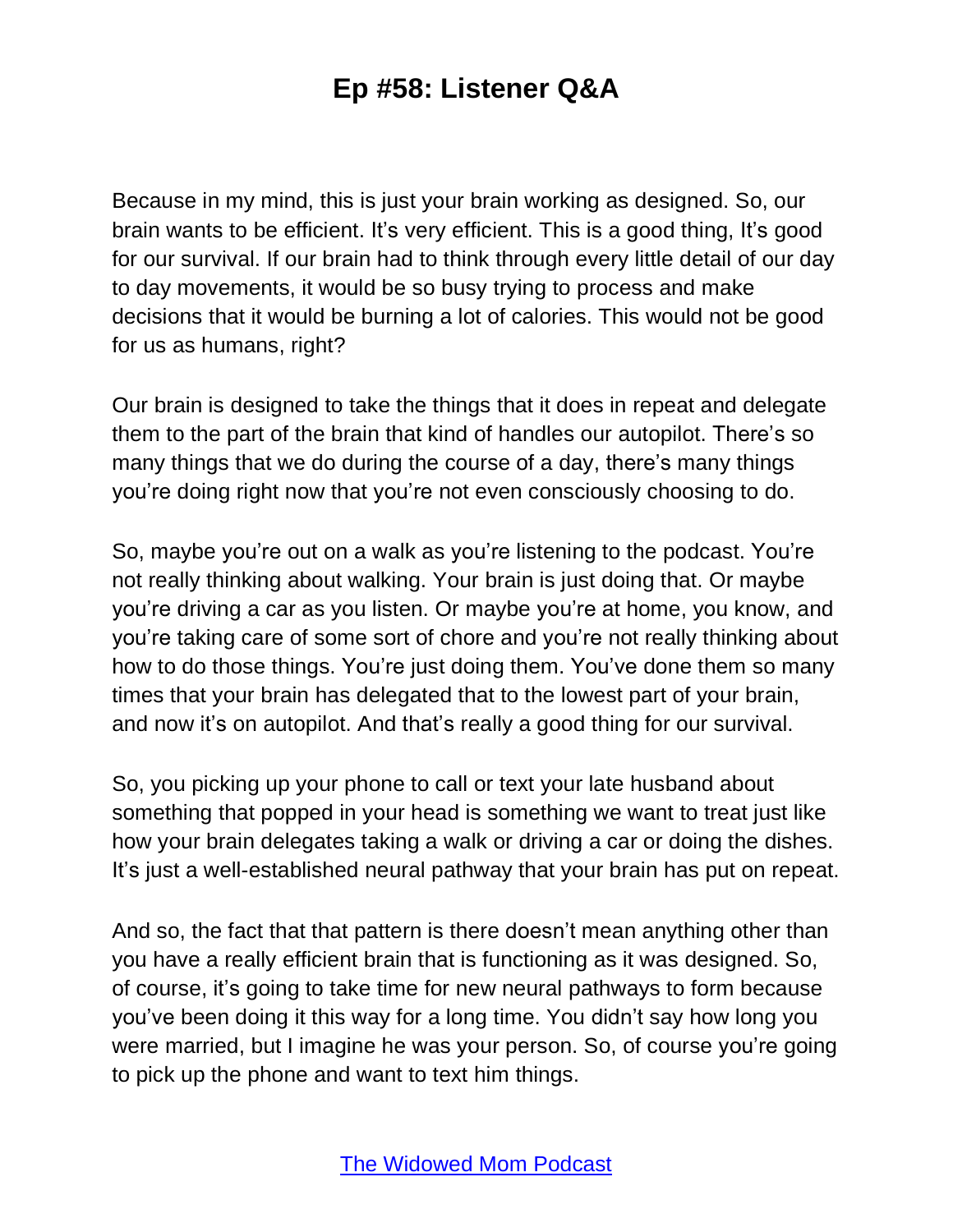So, I want to encourage you to not think about this too hard and not make it mean anything other than you have a brain with some really strong neural pathways, as does everyone else in the world. We all have patterns in our brain, and that's not a problem.

And so, every time you do it, just laugh about it is what I would honestly suggest. Like, "Thank you, brain, for being efficient. I get it." You can pause, have a little moment with yourself where you think about something that you want to think about your husband, right?

Or if the feeling is sadness because you can't text him, let that feeling be there. There's no harm in feeling sad either. But don't make it mean anything about your healing. Don't make it mean that you're doing anything wrong with grief or that it should be gone by now.

Just chalk it up to, you have a brain that's working as designed. You've got some neural pathways in there. it's basically a habit and it's not a problem. And at some point, it will probably lighten up, and it's okay until then. Don't put a timeline on it and don't judge yourself for it. Don't make it mean anything, okay. That's my suggestion.

Next question, "How do I love life again?" Such an interesting question, right? Really no details. So, I don't really know what's going on in this listener's life. But the reason I kind of like this question is because I think everybody's asking it. I think everybody wants to know, "How do I love life again?"

And the challenge with that question is that it's so difficult to imagine. When you're in the middle of your life and you aren't loving it, the idea of loving it just seems like such a foreign language that you have no idea how to speak.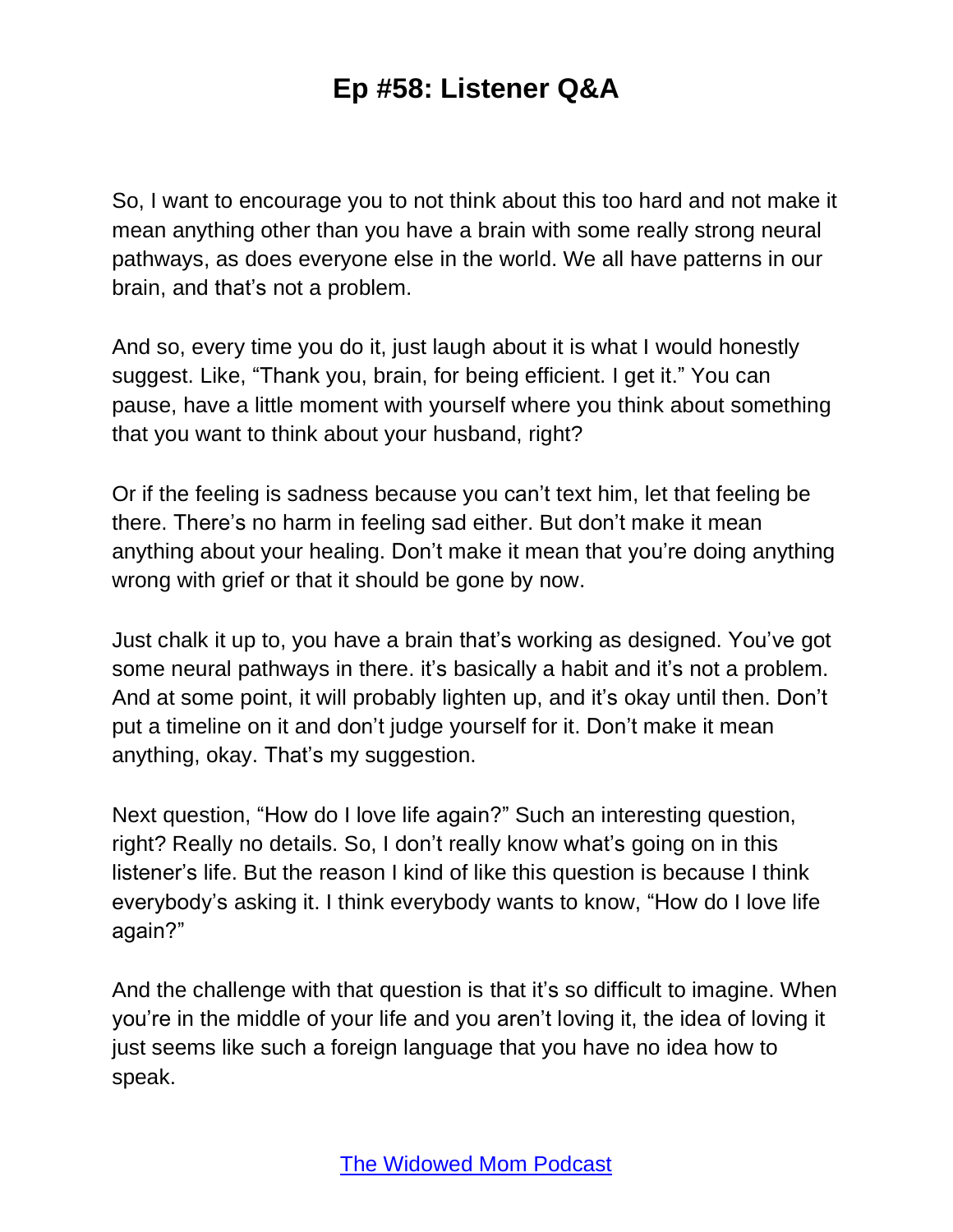So, first, what we have to do is not blame ourselves for not loving our lives right now. We haven't done anything wrong because we aren't loving life, right? The chances are things didn't go according to plana and most humans in your place might not be just loving every minute of it. And that's okay.

And then, we get to decide that even though right now the idea of loving your life seems, like, impossible to imagine, consider just deciding that no matter how long it takes, no matter what you have to do, that you're committed to figuring it out for yourself. That at some point you will.

And it doesn't matter how long in the future it is. But just make that decision for yourself, "Someday, I'm going to figure this out. I'm going to figure out how to love my life again. And I don't need to know how right now, but I know that I will. I know that I will." And kind of let that knowing, that certainty, even without knowing how, even without knowing the timeline, but find comfort in that commitment that you will figure it out for yourself.

And then you start figuring out – which is what I do a lot in coaching with my clients is we start figuring out, what is it that we can control and what is it that we can't and how can we maximize spending our energy on what we can control compared to what we can't? Because focusing our energy on things we can't control doesn't take us any closer to loving our lives.

But figuring out what we can control, which if you've listened to this podcast you probably already know, is our thoughts, our feelings, our actions, our results. Those are the only things we can control. We can't control other people. We can't control whether they like us. We can't control what they think. We can't control how they feel. We can't control the decisions that they make, anything outside of us, anything that doesn't happen within our own brain and our own body isn't anything we can control.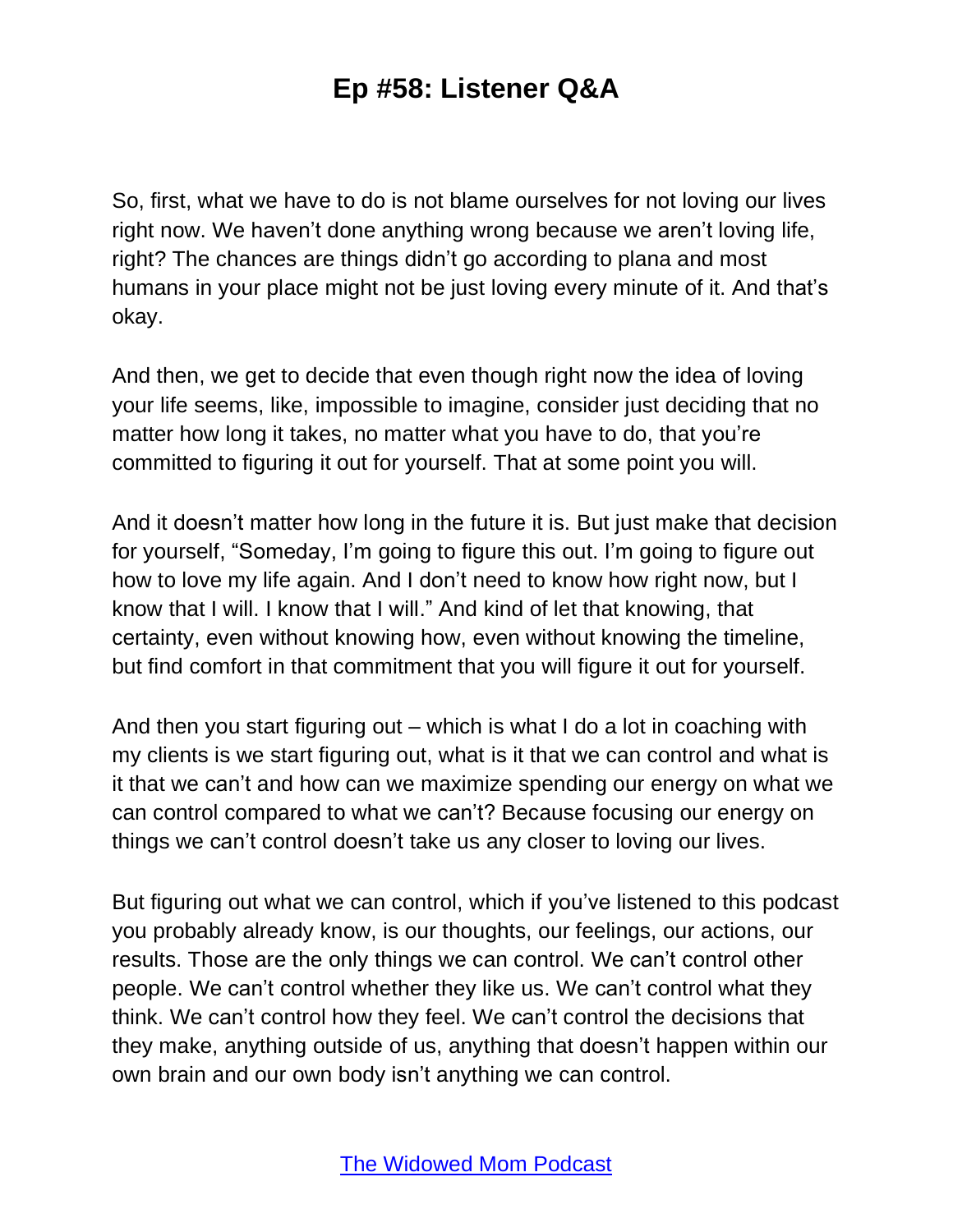And so, we want to start maximizing the use of energy toward the elements of life, our thoughts, our feelings, our actions, which create our results, that we can control. And we just spend as much time as there is possible. And we notice when we aren't spending time there, and we bring our attention back to where we can make change, to where we can have an influence. And we do that on repeat, and we get really good at it.

So, you haven't done anything wrong if you don't love your life. It's okay. You have to decide that even if you don't know how, you're going to figure it out. You make that commitment to yourself that, "Someday, I will love my life again. I'm worth it. My happiness is worth it." And then you start figuring out, how do I separate what I can control and what I can't and how do I spend as much time as I possibly can on what I can control so that I can create the life that I love? And that's how that works. Simple to explain in concept, but not always easy to do, right? That's why I love coaching.

Okay, next question, "How can I not be angry that he's gone?" Again, these questions are interesting because I have no context. I have no idea why this listener is angry, but I kind of like it that way because sometimes the context makes it seem like she's in a unique situation that's different than yours. But maybe you're experiencing some anger that he's gone. And maybe your reasons are different than hers. And it doesn't really even matter because the root cause is the same, and so the solution is the same.

So, first I want to ask, listener, because maybe you're thinking that you're not supposed to be angry, I want you to answer the question, who said you're not supposed to be angry? We're taught growing up sometimes that, you know, we're not supposed to be angry. Anger is somehow not desirable.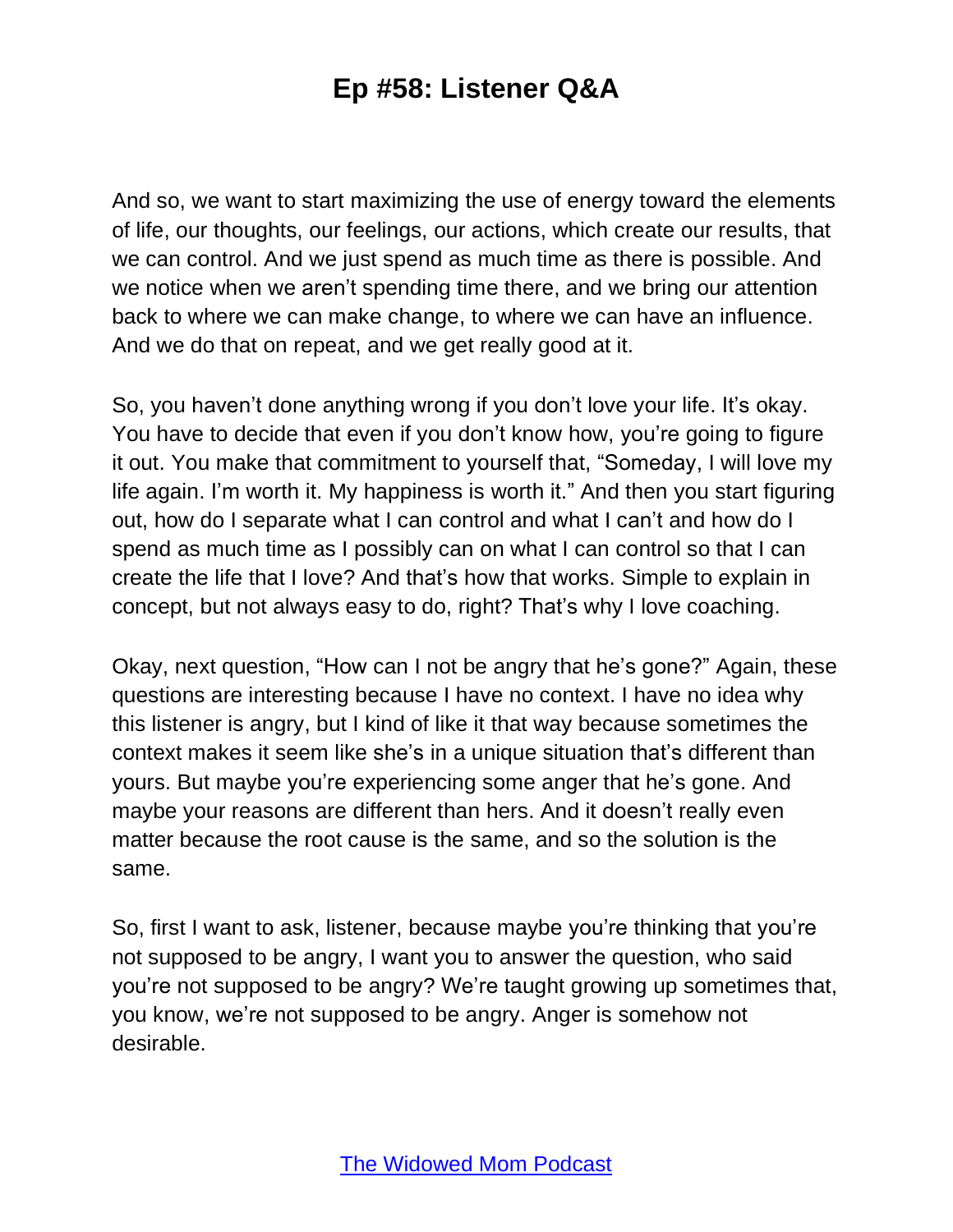And if anger is already part of your experience, I want you to give it permission to be there. Because guess what; it's already there. Yes, our thoughts cause our feelings. Yes, there's something that you're thinking that's making you angry, but that's not a problem. That doesn't mean you're doing anything wrong.

Anger is one of the most common emotions in grief. So give your anger permission to be part of your experience and don't fight against it. don't tell yourself it shouldn't be there, that there's something wrong with you because you're angry. You haven't done anything wrong because you're feeling angry.

So, when you notice it, I'm wondering what it is that you say to yourself. And I suspect it's something along the lines of, "I shouldn't be angry." And I want to suggest that instead of telling yourself that you shouldn't be angry, that you tell yourself, "I'm angry and it's okay. I'm angry and it's okay because all humans get angry. I'm angry and it's okay because I can handle this emotion."

And you might be thinking, "Well, Krista, if I let anger be okay then I'll act in angry ways." And that's not what I'm talking about. You might want to consider, especially if you're new to this podcast, going back and listening to episode three, How to Feel Better Now, just for a review on how to feel emotions.

But just because we allow emotion to be physically present in our body, doesn't mean we have to let it fuel our behavior. So, just because we're angry, just because we notice the feeling, the emotion of anger, doesn't mean we have to yell at our kids. It doesn't mean we have to slam doors. It doesn't mean we have to pound pillows. It doesn't mean we have to be snappy or short. It doesn't mean anything.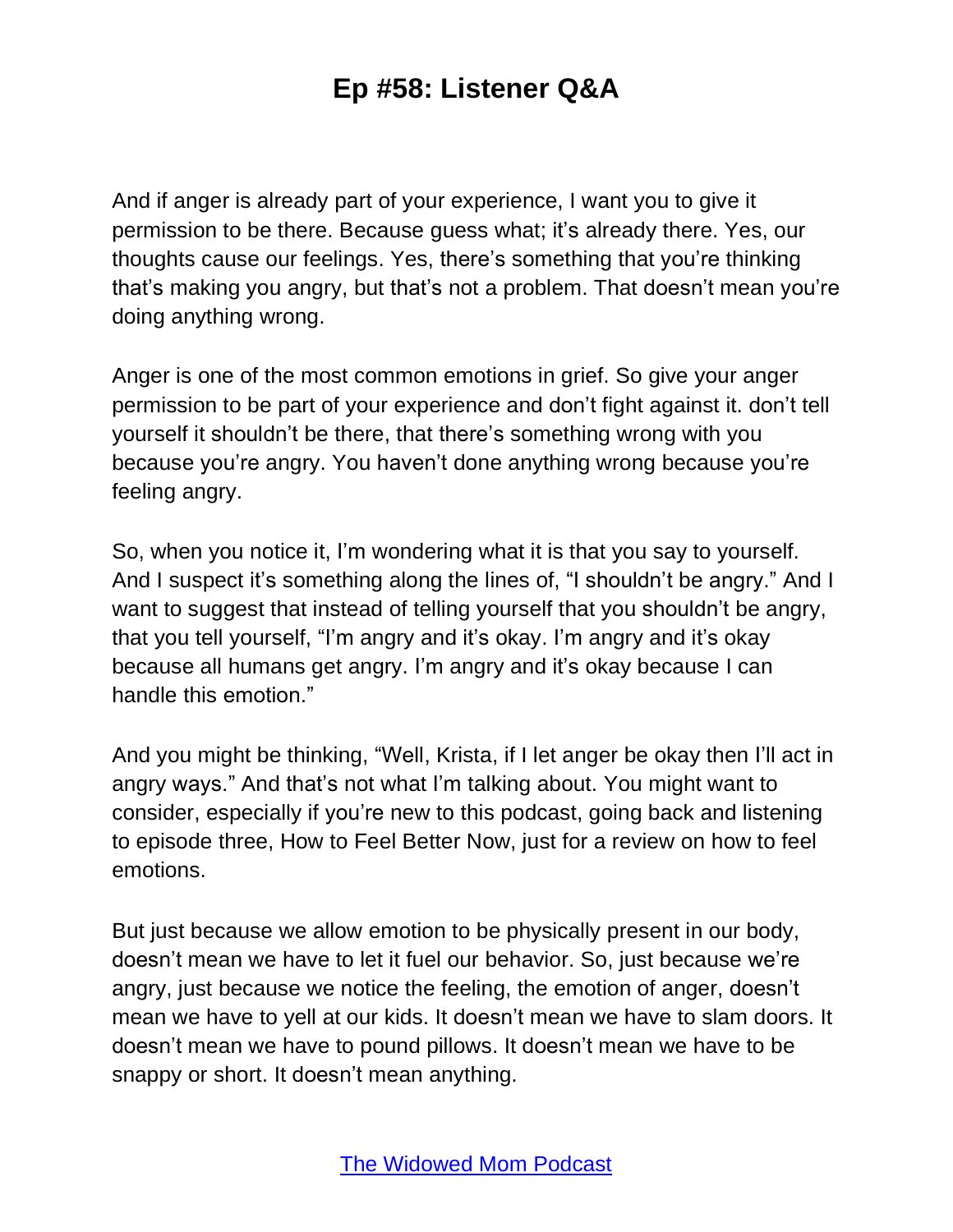When we react to an emotion, when we let an emotion fuel our behavior, yes, that's when we might start creating results in our lives that we don't really want. That's when we might start showing up in an angry way. And maybe, listener, that's what it is that you are struggling with here.

But actually, just letting anger be part of your life experience, letting it run its course, letting it process through your body is not a problem. We need to do that with whatever emotion we feel. And if you've been experiencing grief for a while, then you are probably having the experience of lots of different emotions, many of them unpredictable.

And that's not a problem. That's actually quite common. The problem is when we don't know what to do with those emotions and we don't support ourselves when we have lots of big emotions. So, whatever the emotion is, whether it's anger or sadness or loneliness or jealousy or regret or guilt or relief, or joy, whatever it is, we need to give ourselves permission when we notice it for it to be there.

We need to let it be there and stop fighting it. It's the fight. It's the judgment of the emotion that causes the suffering. And we just want to drop into a place of allowance, where we are loving and kind to ourselves. This is anger and it's okay that I'm angry. It's okay that I feel this feeling. It's okay that I feel any feeling. All feelings are welcome. Because feeling them, allowing them, is the only way.

And when we actually allow them and you do what I tell you in episode three, that's when they actually pass relatively quickly and so much less painfully. But when you get good at it, it doesn't even really matter if they pass so fast because when you drop out of resistance and into acceptance, you won't be nearly as bothered by the presence of an emotion. It just won't be that big of a deal.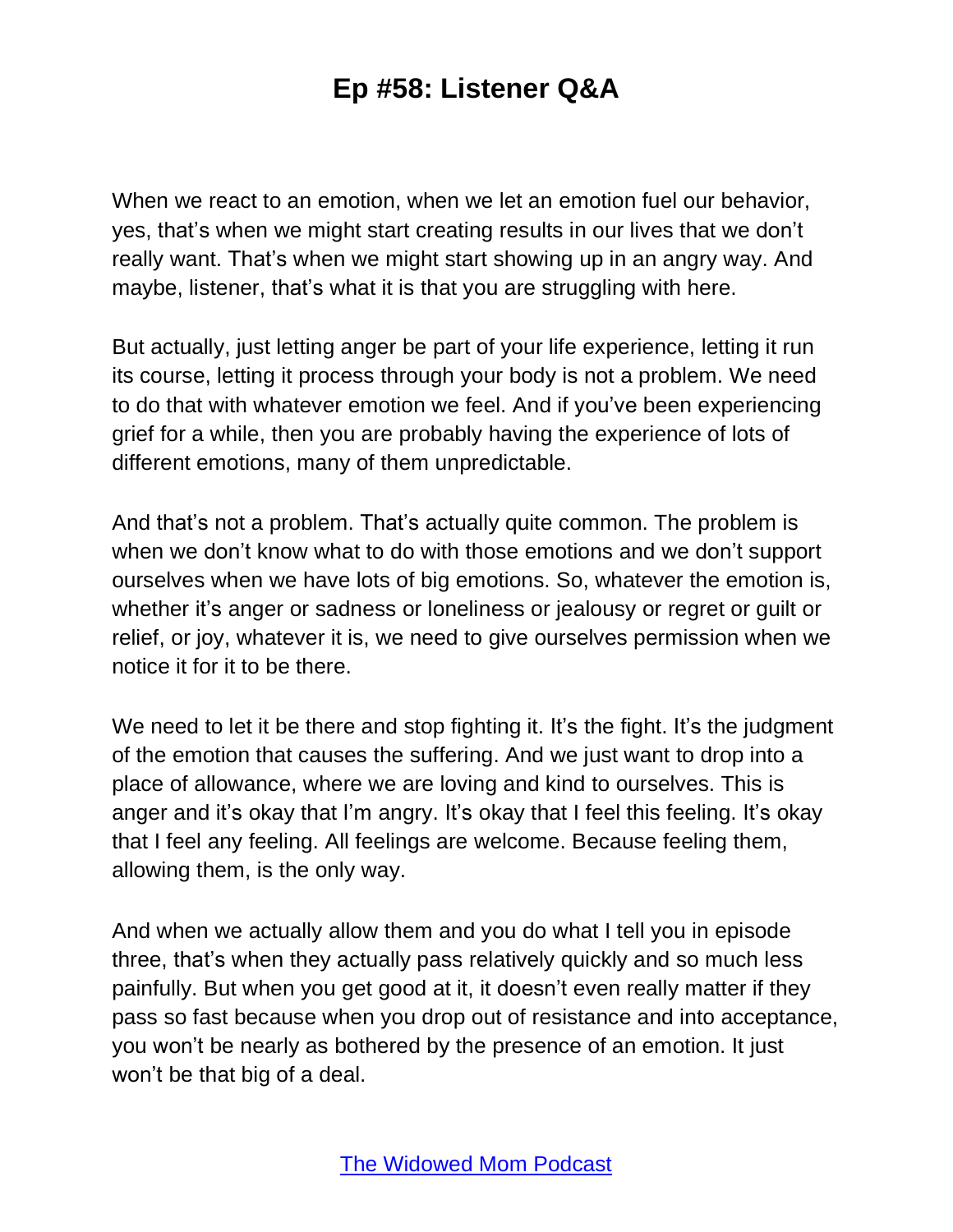You just start bringing it with you and it's no big deal. It's not a problem to solve. It's just something to be felt. And usually, the process of feeling a feeling really only takes a couple of minutes, and then it dissipates.

It might come back because you might think the same thought that brought it up in the first place for you. And that's okay. But we just learn this skill and we do it on repeat. We notice the feeling; we allow it to be there. we stop arguing with it. we stop judging ourselves for it. We just tell ourselves that it's not a problem and we can handle it. It doesn't need to fuel our behavior. It doesn't need to change who we are. But it's just part of being human. And especially a human who's grieving.

And then, we let it be. And we continue on. We don't have to sit there and, you know, give all of our attention to focusing on feeling the feeling. We can continue doing whatever it was we were doing before we noticed the feeling. It doesn't have to be a show-stopper.

All day long, if we looked back at all the feelings we felt, we're doing this all day long. Or at least we want to be. We want to be feeling our feelings because that's when they just flow through us and they're not that big of a deal.

Okay, last question, "Why am I such a mess?" this listener asks. Why am I such a mess? Again, a question, I have no idea what you are judging as a mess, right? But what I will tell you is that grief is messy. Loss is messy. Being human is messy. So, whoever told you that you weren't supposed to be a mess, I don't know, maybe they were denying their own messiness.

Maybe you just picked up that message from culture that says we should be perfect. But listen, it's okay to be messy. How would we not go through an experience like this and not be messy? I think everybody is messy. And for me, messy means feelings all over the place, emotions, lots of thoughts,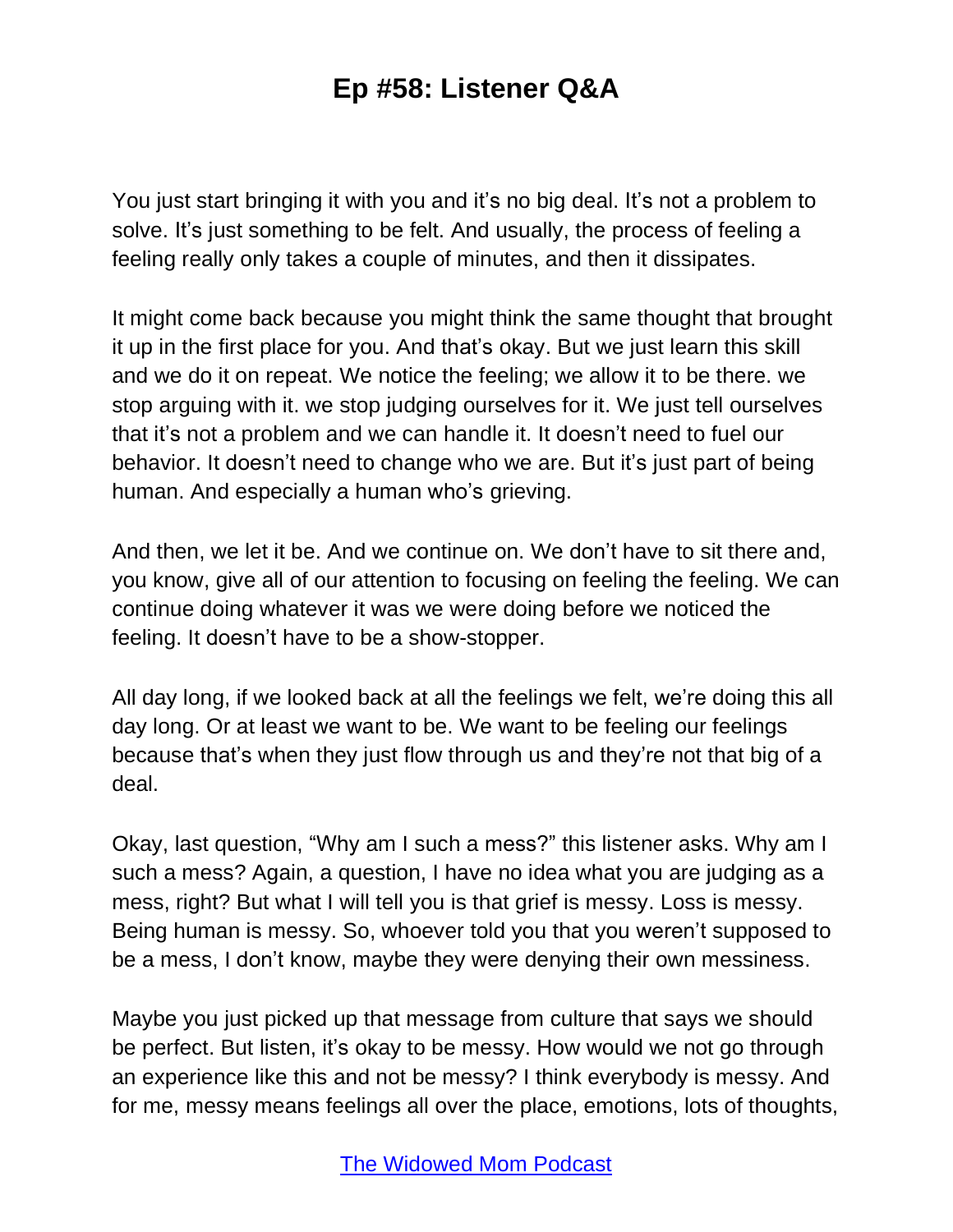uncertainty, identity shifts, lots of discomfort, the realization that dreams aren't happening the way you thought they were going to, this whole reconciliation with what we thought our life was going to be and now how differently it's going than we had planned it.

Of course, that would be messy. It's like a big scratch on a record. Like, okay, plot twist, everything just changed, my whole entire life. How would that not be messy? So, I say give yourself permission to be messy. First of all, stop judging yourself for it.

Secondly though, I want to bring to your attention the underlying problematic nature of this type of question, in that whenever we are asking ourselves a question that has a negative belief built into it, meaning a belief that we don't feel good when we think about, we're really giving our brain a homework assignment that we don't really want it to do. And so, we want to check this kind of question out and just look a little bit deeper into it.

So, for me, the idea of being a mess, it doesn't feel bad when I think about it because I think we're all messy. That's my belief. So, when I think about it, I don't have a negative charge because my thought is, "Well yeah, of course, your husband died. Hello…" You know, grief is messy loss is messy, being a human is messy.

It's not a problem. It's just part of our human experience. But whenever we're asking a question that has a belief baked into it that when we state it as a sentence feels bad to us, we really want to stop asking that question.

So, for instance, why am I such a failure? Why can't I ever do anything right? Why does my boss hate me? Why can I never accomplish a goal? How come I can't get it together? When we ask questions like that, that are based on sentences that have negative beliefs in them, right, I can't accomplish the thing, I'm not good enough, I can't get it together, then what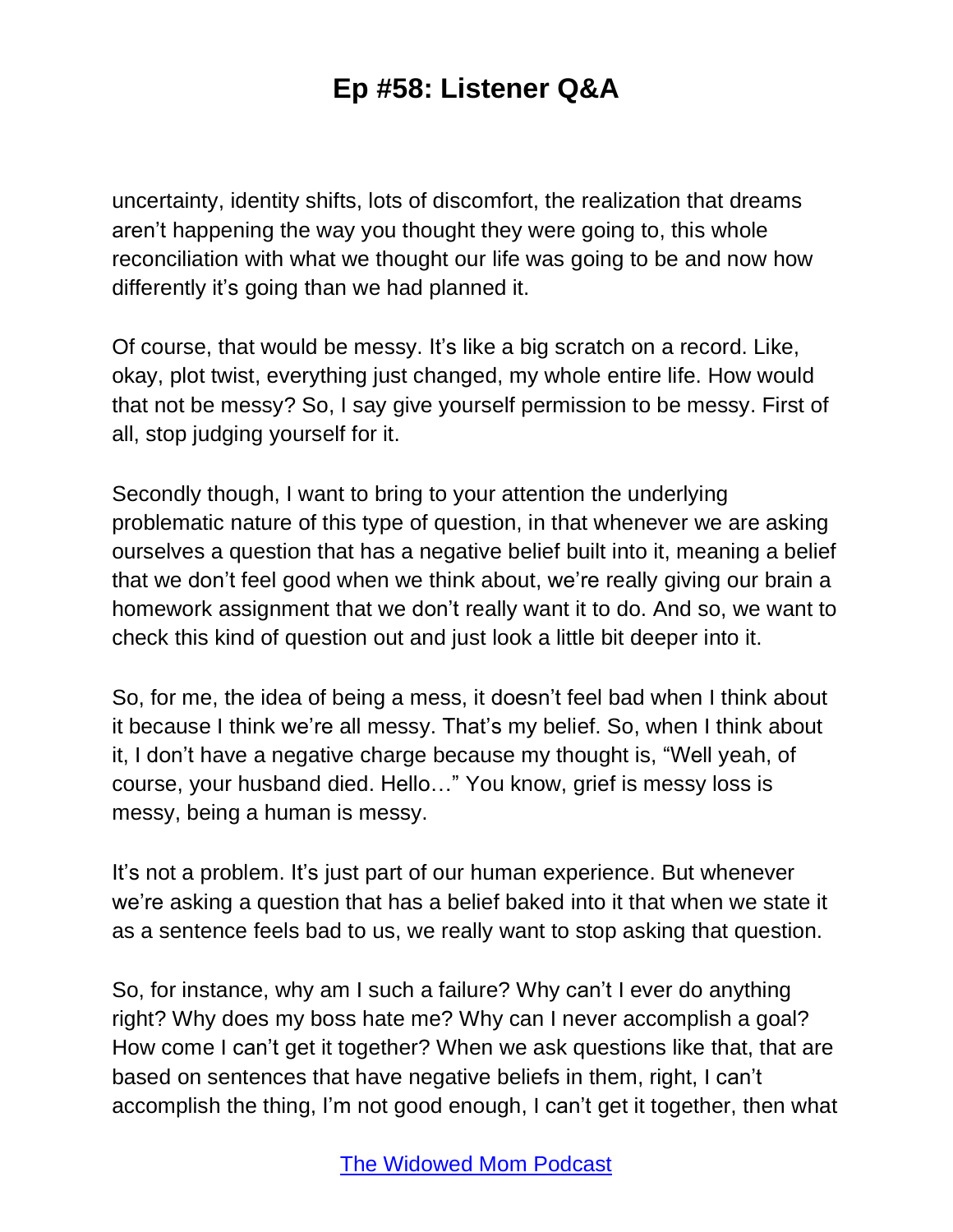we're doing is actually sending our brain off to go an answer this negative belief and find evidence for it.

And all that does is it reinforces this terrible belief that we already have that's completely optional; completely optional. So, we don't want to give our brain the homework assignment of validating a terrible belief that we have about ourselves.

We want to give our brain that assignment of validating a belief we want to have about ourselves, a belief that actually serves us. And so, check the questions that are floating through your brain and make sure that you aren't just asking your brain to go on a scavenger hunt where the prize is, like, not one you want.

Because brains are really good at finding evidence of our thinking. That's how the filtering system in our brain is actually designed, right? It's designed to go and find evidence of what we think.

And so, when we're thinking something negative and we ask our brain why it's true, our brain is like a dog with a bone. It will bring it right back to you every time and show you, "Here it is, here's why you're not successful. Here's why you're doing life wrong. Here's why you'll never be enough. Here's why no one likes you. Remember this and then you did this and then you said this. Well, that didn't go your way."

And all of a sudden, our brain is really in on the doom and gloom, in on the validating the terrible belief. And that creates less of what we want. So, when we see those negative questions that we're asking ourselves, we want to stop asking those questions and flip them around. So, instead of, "Why do bad things always happen to me," which of course is not a question we want our brain to go and find evidence for, it could be, "How is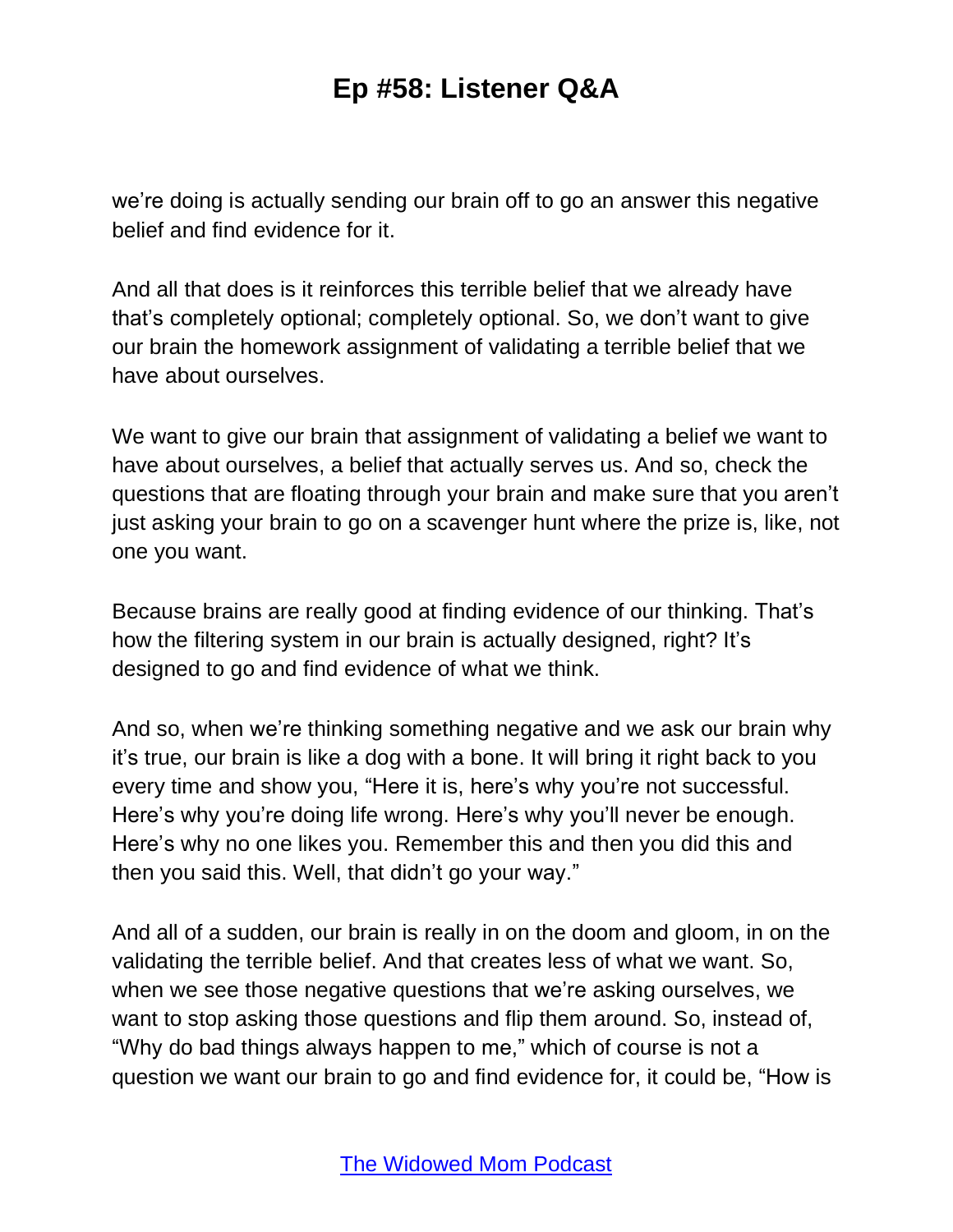it possible that things could be better in the future than I think? How is it true that good things happen to me too?"

Do it in a way that feels believable to you. You don't want to go to a question that feels so syrupy-sweet and inauthentic that it makes you want to throw up, right, like, "How is my life amazing?" when you don't believe any shred of amazingness is happening.

Modify it a little bit, "How is it true that maybe things are a little bit better than my brain is giving me credit for? How is it true that it could be better in the future? How is it true that maybe it's not as awful as my brain has been telling me that it is?" And make sure that the questions that you're asking are actually questions you want your brain to answer.

Alright a little bit of a longer episode for you, but I hope that was useful. If you have other questions, and maybe it could be something really specific. These were all pretty vague, which is kind of why I chose them. But if you have any questions that I can answer for you, that would just be helpful to get my perspective on, feel free to email them to me, [krista@coachingwithkrista.com.](mailto:krista@coachingwithkrista.com) I'll do more Q&A episodes in the future and I would happily help you there.

Alright, so remember, I love you. You've got this. And I'll see you next week. Take care, everybody, bye-bye.

If you like what you've been hearing on this podcast and want to create a future you can truly get excited about even after the loss of your spouse, I invite you to join my Mom Goes On coaching program. It's small group coaching just for widowed moms like you where I'll help you figure out what's holding you back and give you the tools and support you need so you can move forward with confidence. Please don't settle for a new